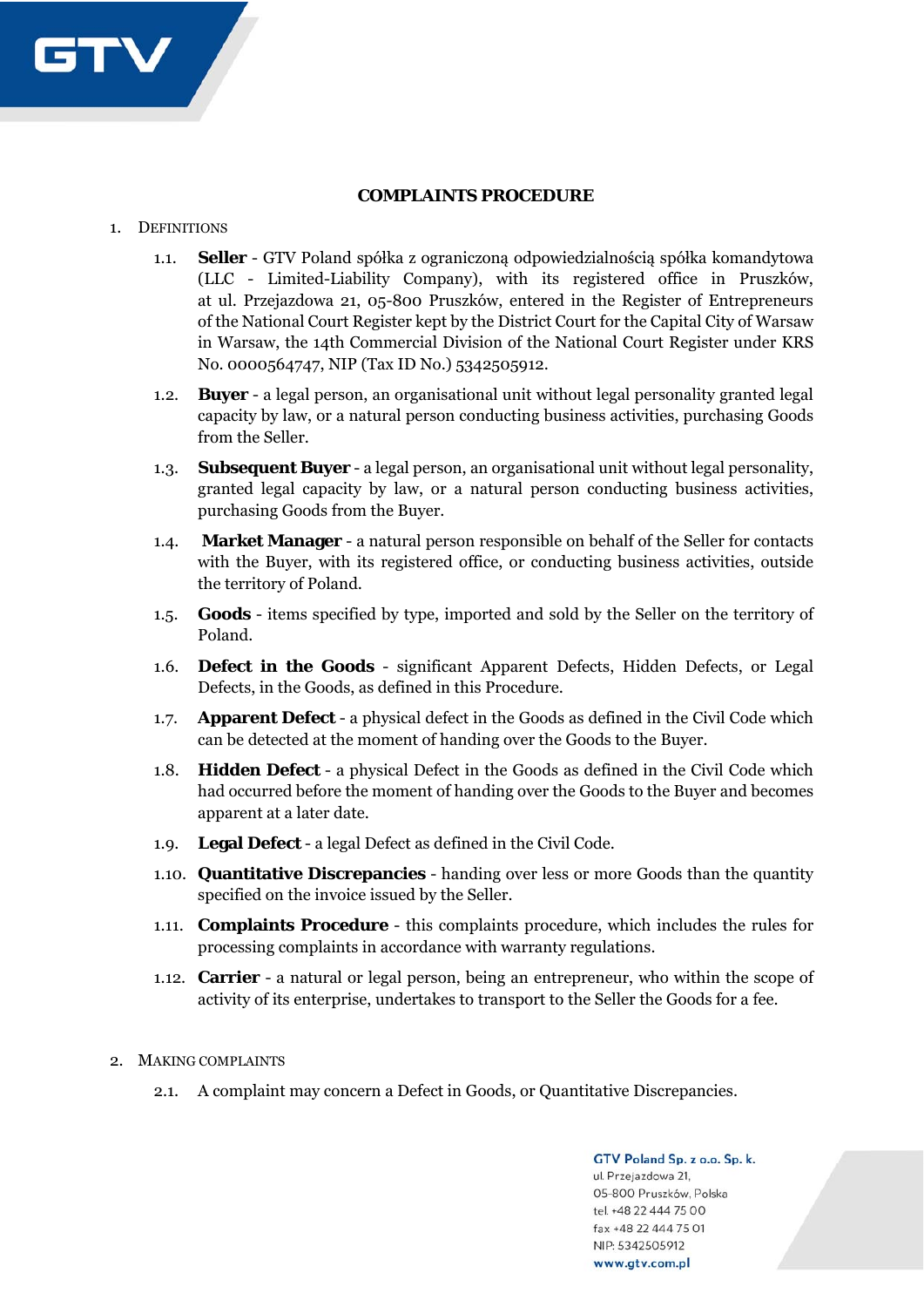

- 2.2. The Buyer shall be entitled to make a complaint. The Seller shall not be obliged to respond to a complaint made by the Subsequent Buyer.
- 2.3. The Buyer shall send a complaint by e-mail to the Customer Service Centre Complaint Division, address reklamacje@gtv.com.pl. A Buyer with its registered office outside the territory of the Republic of Poland shall make a complaint through the Market Manager.
- 2.4. A complaint shall be submitted using the complaints report form, which is Annex 1 to this Procedure. Complaints submitted in another form shall be left without consideration.
- 2.5. The Buyer shall be obliged to describe precisely what, in its opinion, the Defect in the Goods is, so that the complaint can be considered by the Seller without undue delay caused by the necessity to determine the reasons for the complaint and the Buyer's expectations. The Buyer shall be obliged to provide justification for the description of the Defect in the Goods notified, in particular if it claims that the Goods do not have the properties an item of this kind should have due to the purpose defined in the contract, or resulting from circumstances or intended use. The Buyer shall be obliged to provide detailed additional information concerning the Goods at the Seller's request.
- 2.6. If the consideration of the complaint requires the qualitative testing of the Goods complained about, the Buyer, in exercising its rights under the warranty, shall be obliged to deliver to the Seller the complete Goods which in its opinion have quality Defects.
- 2.7. If the Seller decides that the consideration of the complaint requires the examination of the Goods at the Buyer's premises, the Buyer shall bear the costs of travel of the Seller's representative to the place of the examination.
- 3. HANDLING COMPLAINTS
	- 3.1. If a complaint is complete, and has been submitted in accordance with this Procedure, in particular in accordance with clause 2 of the Procedure, the Seller, within 14 calendar days from the date of receipt of the complaint, shall make a decision on the manner of handling the complaint, and shall notify the Buyer thereof.
	- 3.2. If the consideration of a complaint requires qualitative testing or examination of the Goods at the Buyer's premises, the Seller shall make a decision as to the manner of handling the complaint within 14 calendar days from the date on which it receives the Goods complained about, or examines the Goods at the Buyer's premises.
	- 3.3. In the complaint report, the Buyer shall indicate the expected manner of processing the complaint, selecting from the following
	- 3.3.1. removal of the Defect in the Goods
	- 3.3.2. replacement of the Goods with items without Defects

GTV Poland Sp. z o.o. Sp. k. ul. Przejazdowa 21, 05-800 Pruszków, Polska tel. +48 22 444 75 00 fax +48 22 444 75 01 NIP: 5342505912 www.gtv.com.pl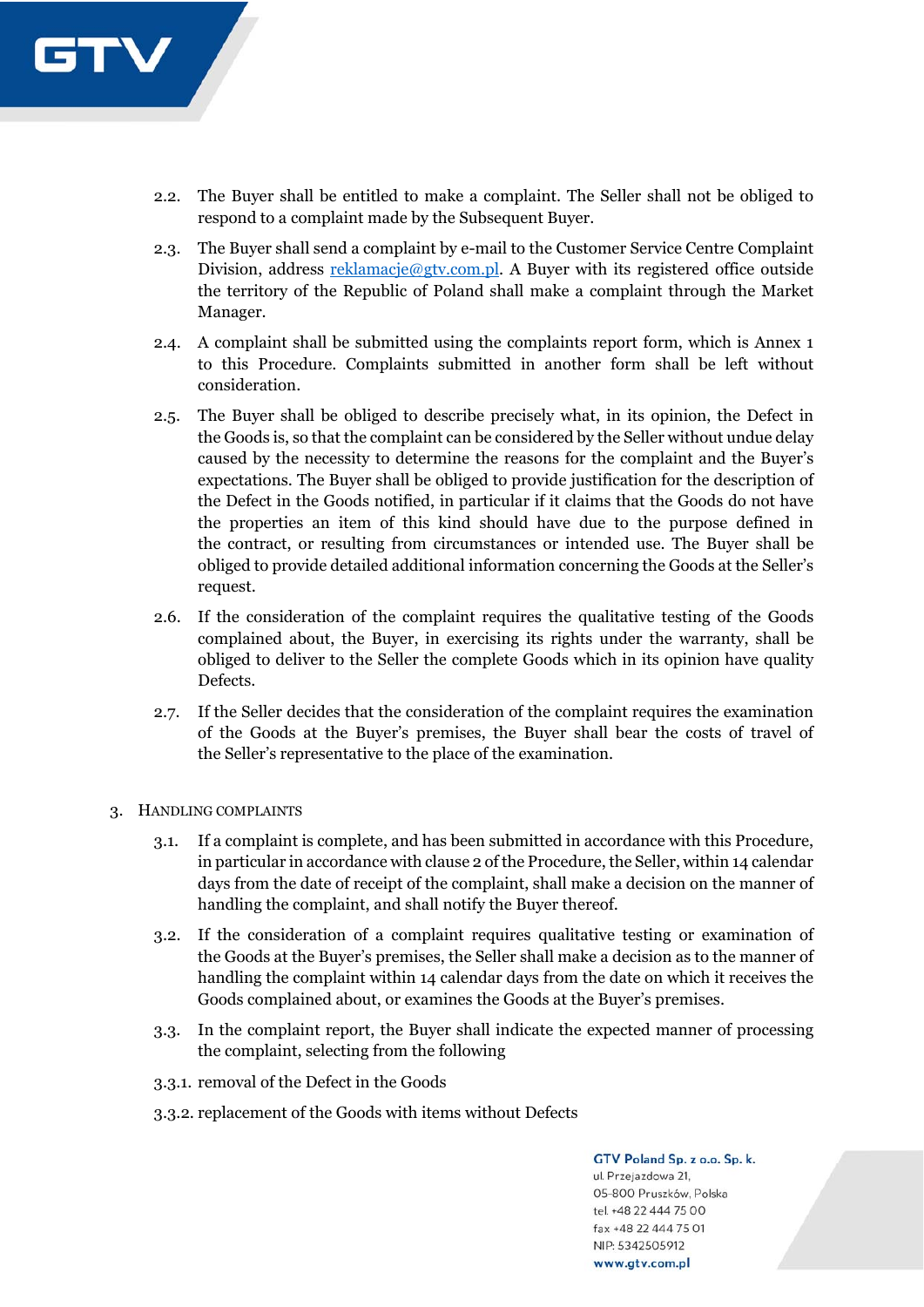

3.3.3. reduction in the price of the Goods

3.3.4. return of the price paid for the Goods.

- 3.4. The Seller shall decide on the manner of processing the complaint, and the Buyer shall not have the right to object to the Seller's decision. In particular, the Buyer's choice of one of the demands shall not exclude the possibility of handling the complaint by the Seller using a method not indicated by the Buyer.
- 3.5. If the Seller, in accepting the complaint, decides to remove the Defect in the Goods, and despite an attempt to rectify it, the Defect still persists, the Buyer shall indicate its expectation as to the manner of the effective handling of the complaint, and the Seller shall decide to replace the Goods with ones without the Defect, to reduce the price of the Goods, or to return the sum paid for the Goods. If the replaced Goods have a Defect, the Seller may decide to reduce the price of the Goods or to return the sum paid for the Goods.
- 3.6. If the Seller, in accepting the complaint, decides to replace the Goods with Goods without the Defect, but the replaced Goods also have the Defect, the Buyer shall indicate its expectation as to the manner of the effective handling of the complaint, and the Seller shall decide to rectify the Defect in the Goods, reduce the price of the Goods, or return the sum paid for the Goods. If, despite an attempt to repair the replaced Goods, the Defect still persists, the Seller may decide to reduce the price or to return the sum paid for the Goods.
- 3.7. If the Seller at any stage of handling the complaint decides to reduce the price, or to return the sum paid for the Goods, the complaints procedure shall be deemed effectively completed.
- 3.8. If the Seller decides to return the sum paid for the Goods, or to replace the Goods with Goods without Defects, the Buyer shall consult the Customer Service Centre Complaints Department on the manner of returning the defective Goods. The Seller shall not accept any Goods sent back without prior consultation. The Seller shall only accept complete Goods.
- 3.9. In the case of Quantity Discrepancies, the Buyer may, by way of a complaint, demand that the missing part of the Goods be handed over to it, or that the Goods in a quantity exceeding the order be collected from it. The Buyer shall be obliged to submit a demand in this respect within 5 days from the date of delivery of the Goods to the Buyer.
- 4. DISCLAIMER OF LIABILITY
	- 4.1. The Seller shall not be liable under the warranty if the Buyer knew about the Defect at the time of the handing over of the Goods to it.
	- 4.2. The Seller shall not be liable for any Defects which occur after the Goods are handed over to the Buyer, unless the Defect results from a latent defect in the Goods.
	- 4.3. The Seller shall not be liable for any Apparent Defects or Hidden Defects, including

GTV Poland Sp. z o.o. Sp. k. ul. Przejazdowa 21, 05-800 Pruszków, Polska tel. +48 22 444 75 00 fax +48 22 444 75 01 NIP: 5342505912 www.gtv.com.pl